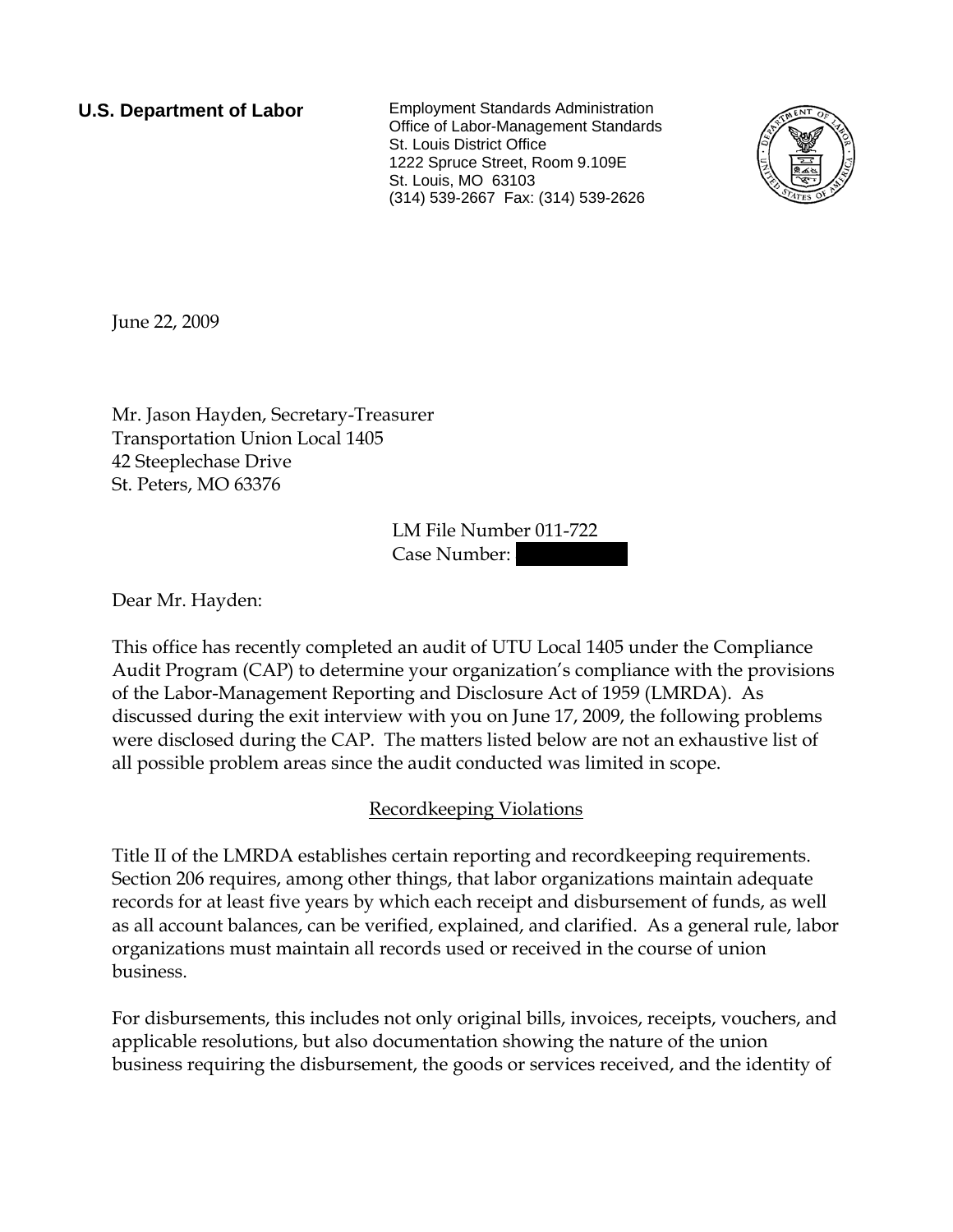Mr. Jason Hayden June 22, 2009 Page 2 of 4

the recipient(s) of the goods or services. In most instances, this documentation requirement can be satisfied with a sufficiently descriptive expense receipt or invoice. If an expense receipt is not sufficiently descriptive, a union officer or employee should write a note on it providing the additional information. For money it receives, the labor organization must keep at least one record showing the date, amount, purpose, and source of that money. The labor organization must also retain bank records for all accounts.

The audit of Local 1405's 2008 records revealed the following recordkeeping violations:

1. Lack of Adequate Documentation for Disbursements

Local 1405 did not retain adequate documentation for disbursements made from the local's account totaling at least \$1,150. For example, documentation was not retained for a disbursement of \$1,000 to Sam Grecco on September 23, 2008, and a disbursement of \$154.64 to BLE Local 444 on April 5, 2008.

As previously noted, labor organizations must retain original receipts, bills, and vouchers for all disbursements. The president and treasurer (or corresponding principal officers) of your union, who are required to sign your union's LM report, are responsible for properly maintaining union records.

2. Reimbursed Auto Expenses

Adequate documentation was not retained to support payments to Local Chairman Keith Murray totaling at least \$1,200 for business use of his personal vehicle. The union must maintain records which identify the dates of travel, locations traveled to and from, and number of miles driven. The record must also show the business purpose of each use of a personal vehicle for business travel by an officer or employee who was reimbursed for mileage expenses.

3. Lost Wages

Local 1405 did not retain adequate documentation for lost wage reimbursement payments to Local Chairman Keith Murray totaling at least \$350. The union must maintain records in support of lost wage claims that identify each date lost wages were incurred, the number of hours lost on each date, the applicable rate of pay, and a description of the union business conducted. The OLMS audit found that documentation was not retained for two lost time payments to Murray in January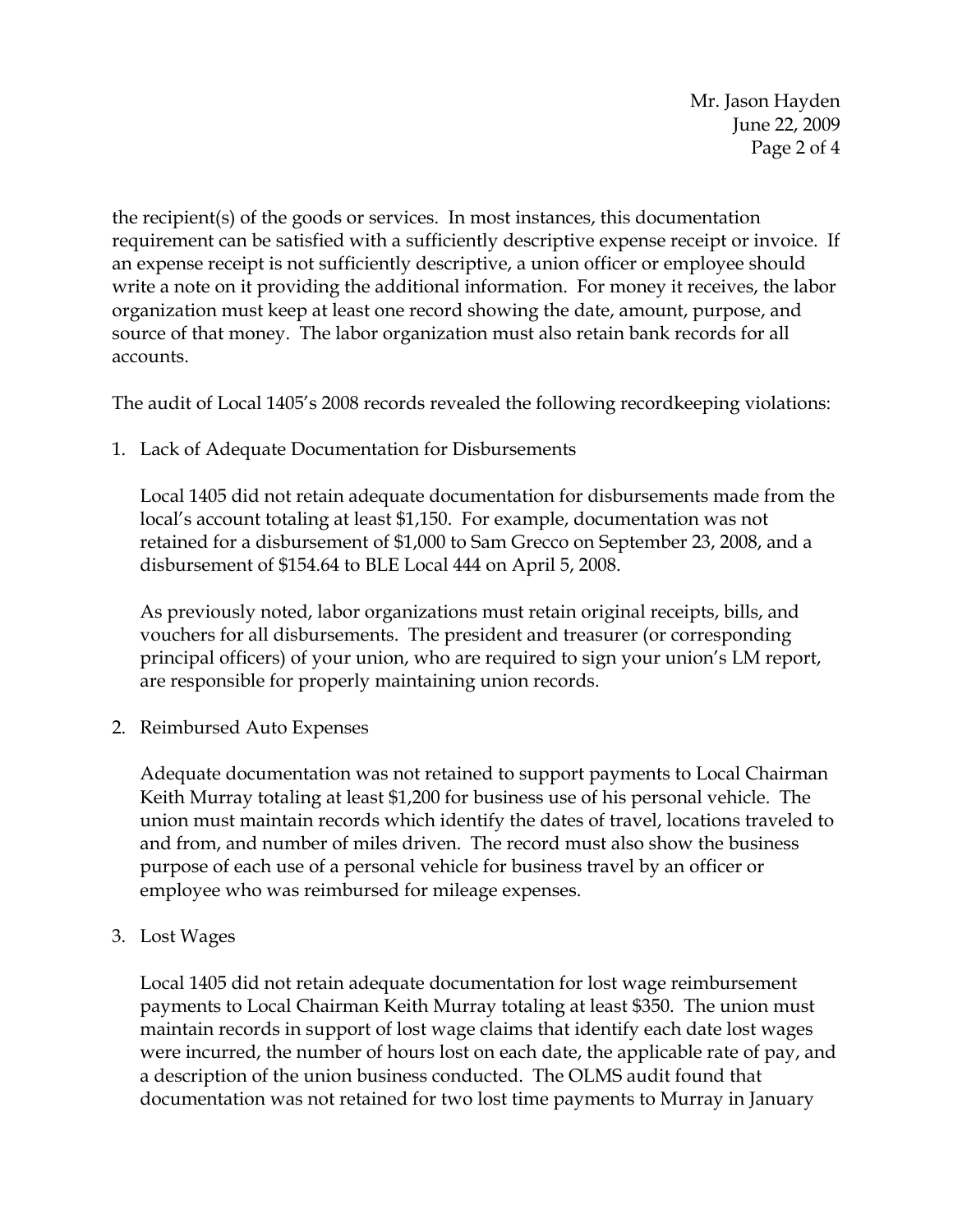Mr. Jason Hayden June 22, 2009 Page 3 of 4

and February of 2008. Neither Murray nor President Wayne Tomaszewski could remember what union business was conducted by Murray to receive the lost time payments.

During the exit interview, I provided a sample of an expense voucher Local 1405 may use to satisfy this requirement. The sample identifies the type of information and documentation that the local must maintain for lost wages and other officer expenses.

4. Lack of Salary Authorization

Local 1405 did not maintain records to verify that the salaries reported in Item 24 (All Officers and Disbursements to Officers) of the LM-3 were the authorized amounts and therefore were correctly reported. The union must keep a record, such as meeting minutes, to show the current salary authorized by the entity or individual in the union with the authority to establish salaries.

5. Lack of Meeting Minutes

Membership meeting minutes were retained for only three of the twelve months of 2008. During the audit, you advised OLMS that membership must authorize all disbursements except per capita tax payments. Meeting minutes serve as a record of authorization for all disbursements and therefore must be retained by the local to verify disbursement figures reported on the LM-3 report.

Based on your assurance that Local 1405 will retain adequate documentation in the future, OLMS will take no further enforcement action at this time regarding the above violations.

## Other Issue

Expense Policy

As I discussed during the exit interview with you, the audit revealed that Local 1405 does not have a clear policy regarding cell phone reimbursement for Local Chairman Keith Murray's personal cell phone, which he also uses for union business. OLMS recommends that unions adopt written guidelines concerning such matters.